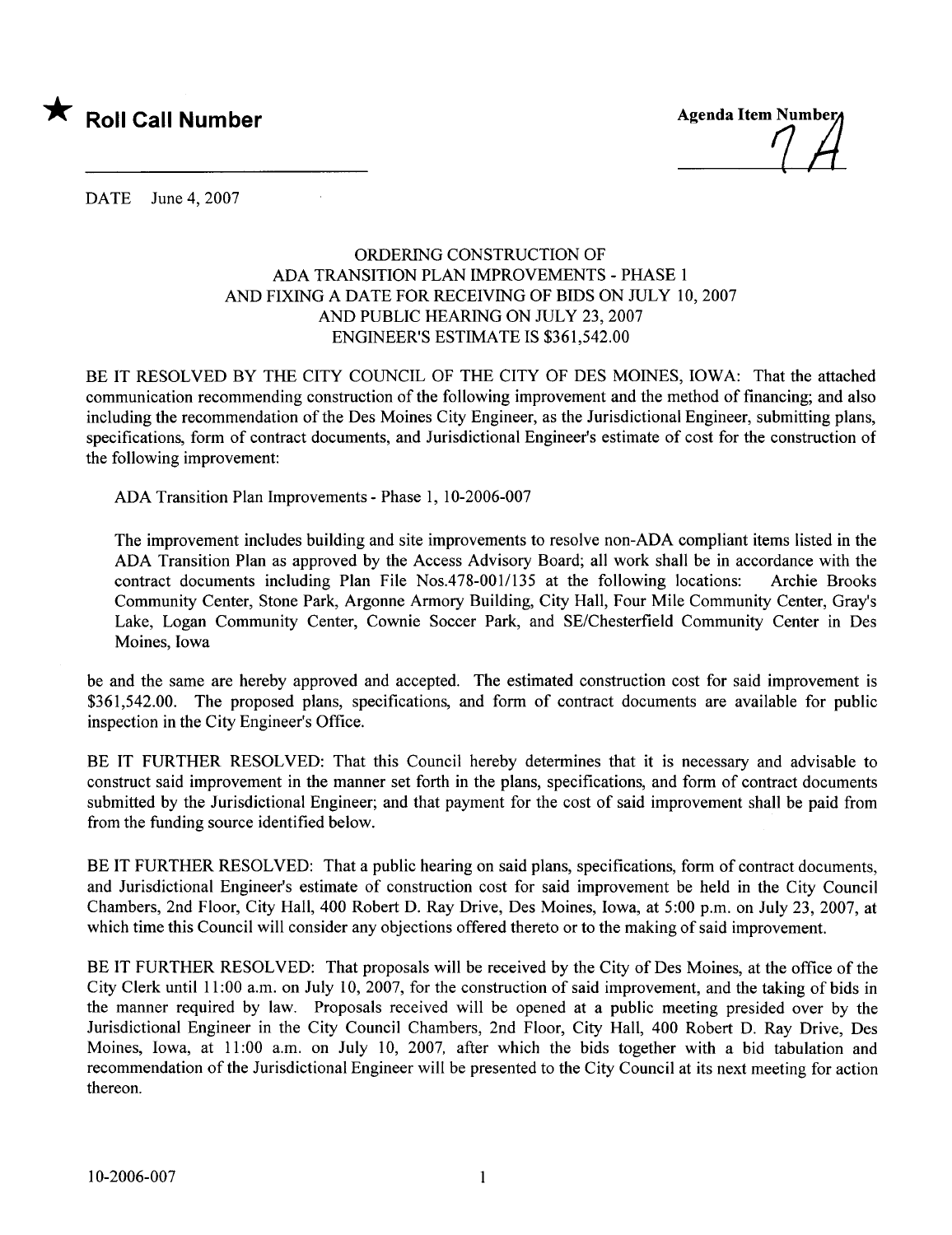

7 H

DATE June 4, 2007

BE IT FURTHER RESOLVED: That an appropriate Notice to Bidders and Notice of Public Hearing for said improvement be published in the Des Moines Register as provided and directed by Chapter 26 and/or 314, Code of Iowa.

(City Council Communication Number  $01.33$  attached.)

Moved by to adopt.

FORM APPROVED:

Kathleen Vanderbool Deputy City Attorney

FUNDSAVAILA

Des Moines Finance Director

Funding Source: 2007-2008 CIP, Page Buildings-4, ADA Modifications for Municipal Buildings, BLD042, G. O. Bonds

## $\approx$

| <b>COUNCIL ACTION</b> | <b>YEAS</b> | <b>NAYS</b> | <b>PASS</b> | <b>ABSENT</b>   |
|-----------------------|-------------|-------------|-------------|-----------------|
| <b>COWNIE</b>         |             |             |             |                 |
| <b>COLEMAN</b>        |             |             |             |                 |
| <b>HENSLEY</b>        |             |             |             |                 |
| <b>KIERNAN</b>        |             |             |             |                 |
| <b>MAHAFFEY</b>       |             |             |             |                 |
| <b>MEYER</b>          |             |             |             |                 |
| <b>VLASSIS</b>        |             |             |             |                 |
| <b>TOTAL</b>          |             |             |             |                 |
| <b>MOTION CARRIED</b> |             |             |             | <b>APPROVED</b> |
|                       |             |             |             |                 |
|                       |             |             |             |                 |
|                       |             |             |             |                 |
|                       |             |             |             | Mayor           |

Witmer, Chief Deputy City Clerk of said City  $\ddot{\text{c}}$ . hereby certify that at a meeting of the City il, held on the above date, among other edings the above was adopted.

TNESS WHEREOF, I have hereunto set my hand fixed my seal the day and year first above n.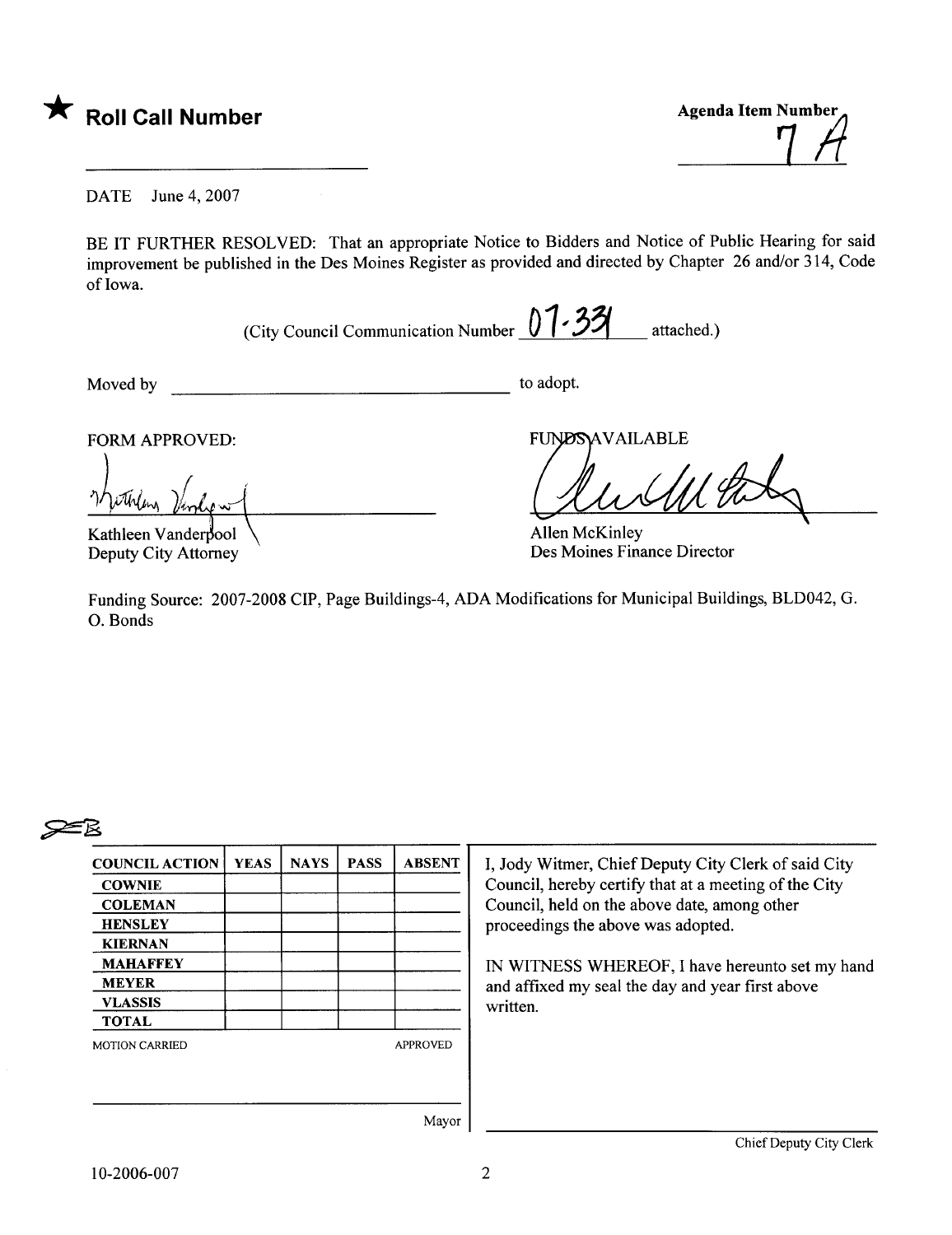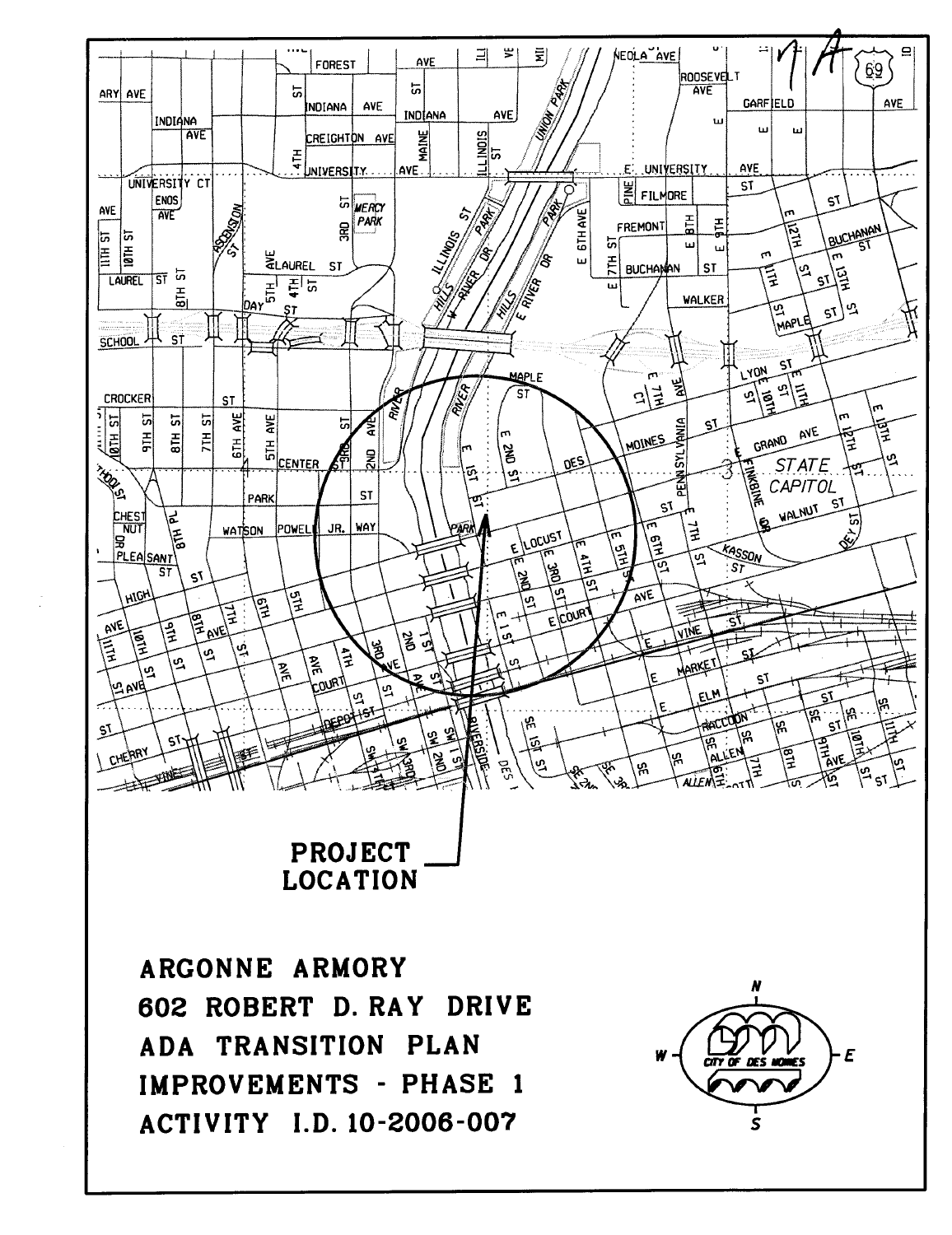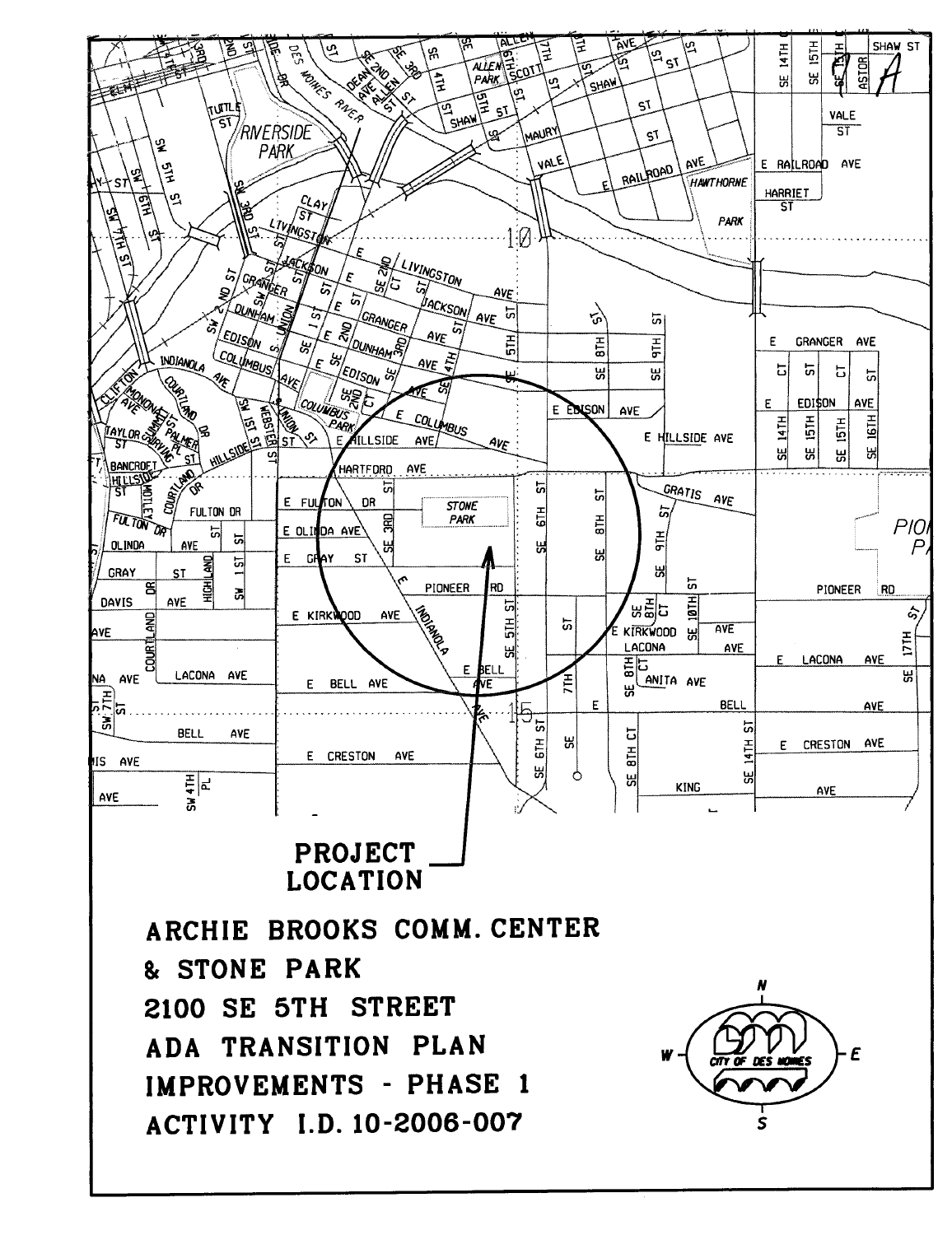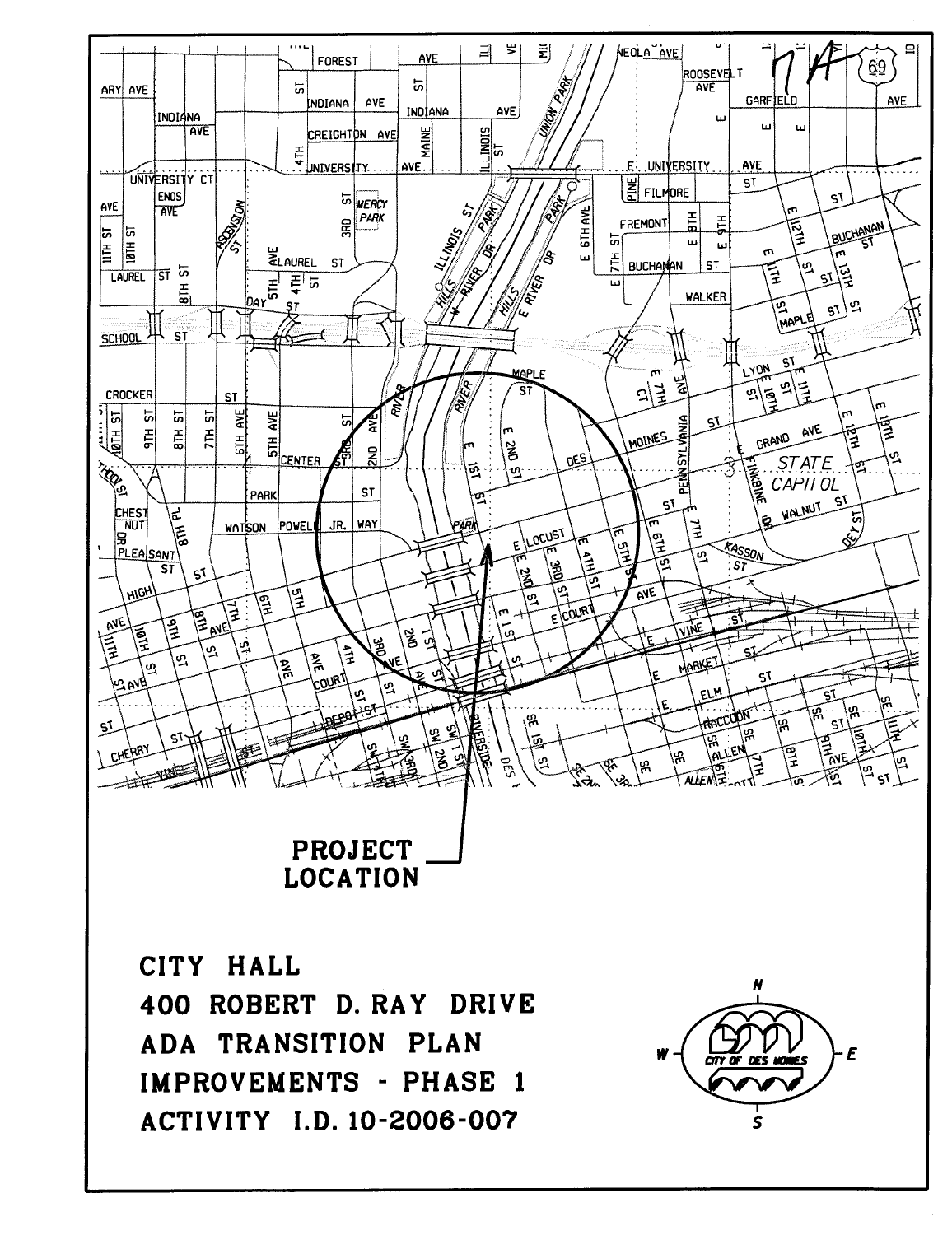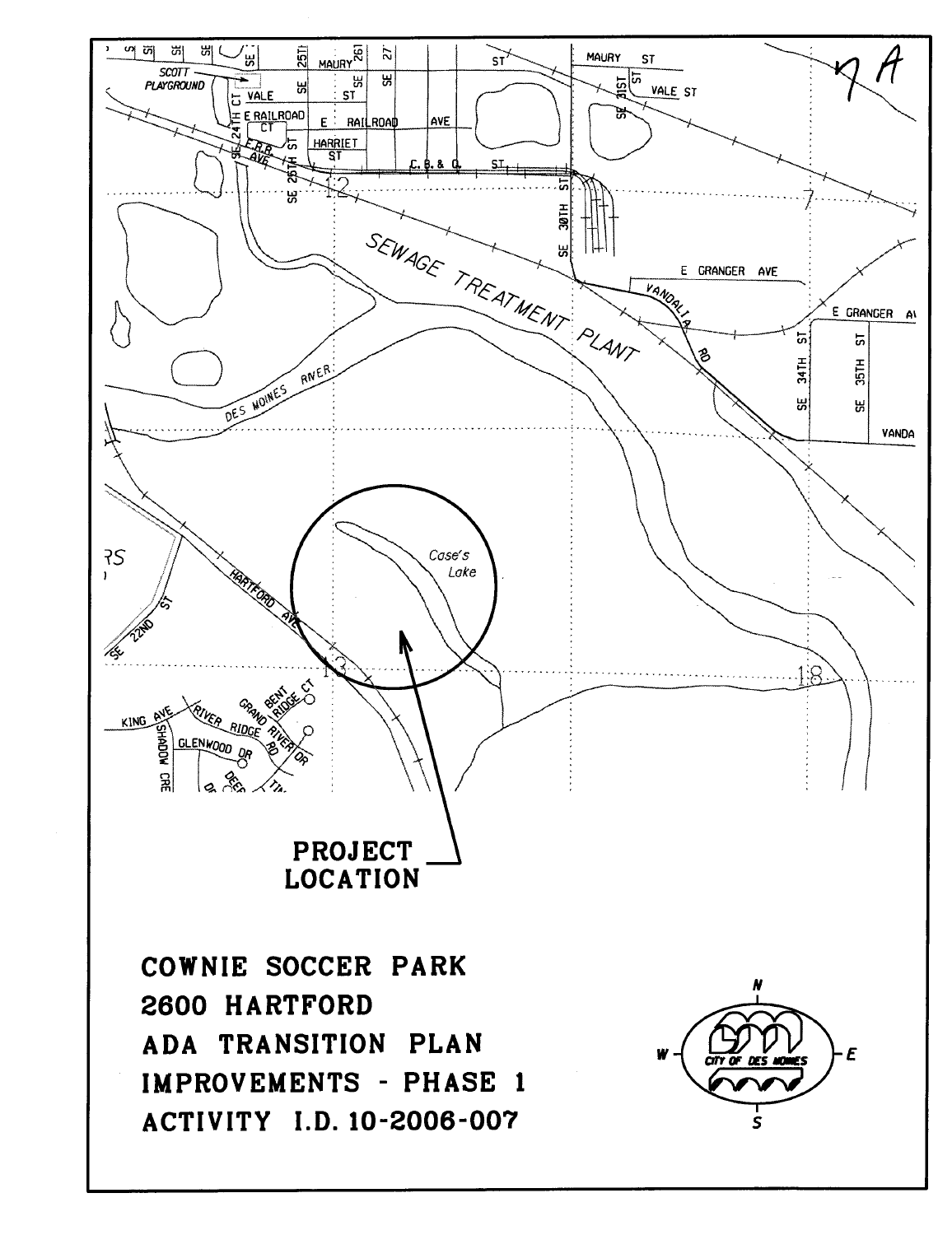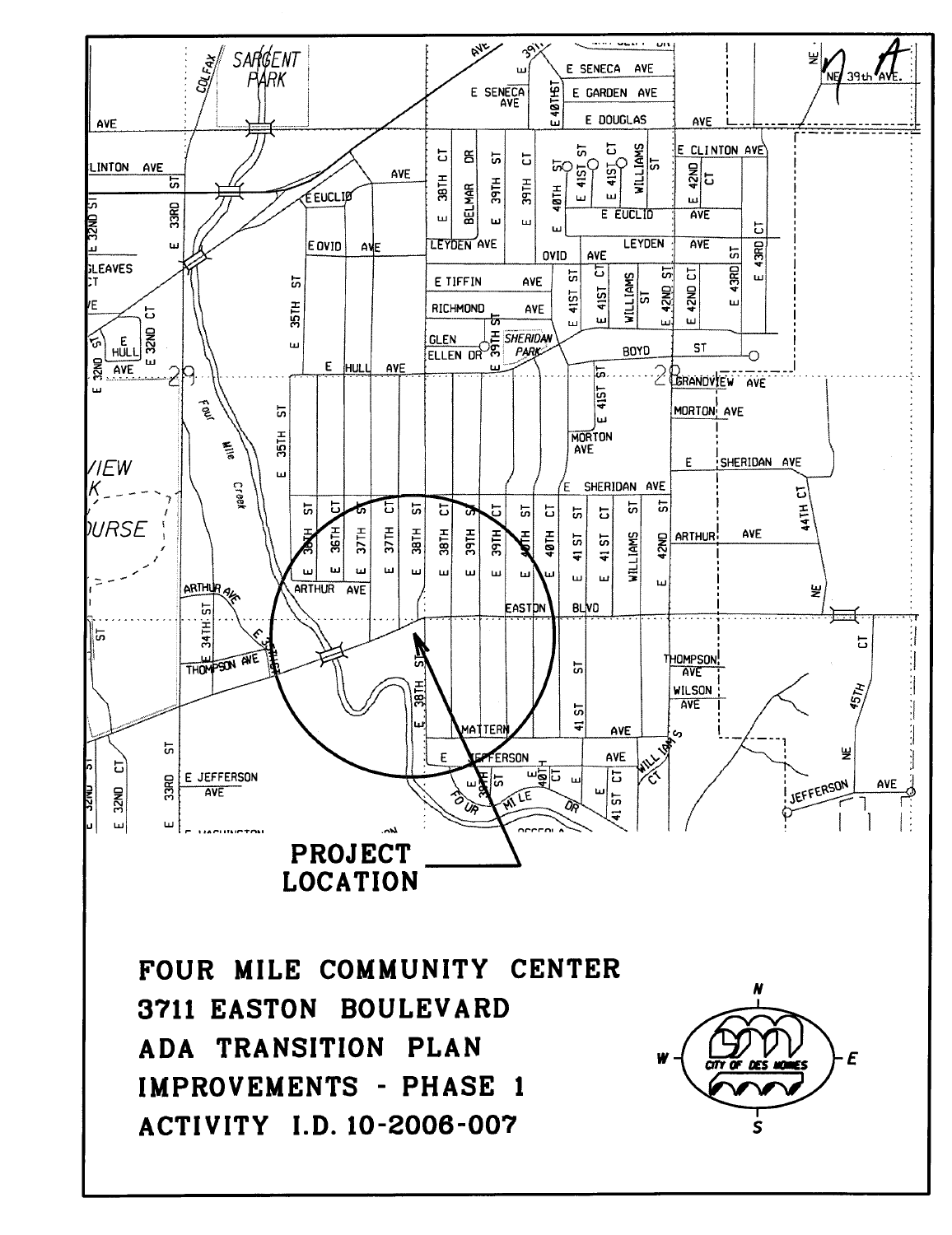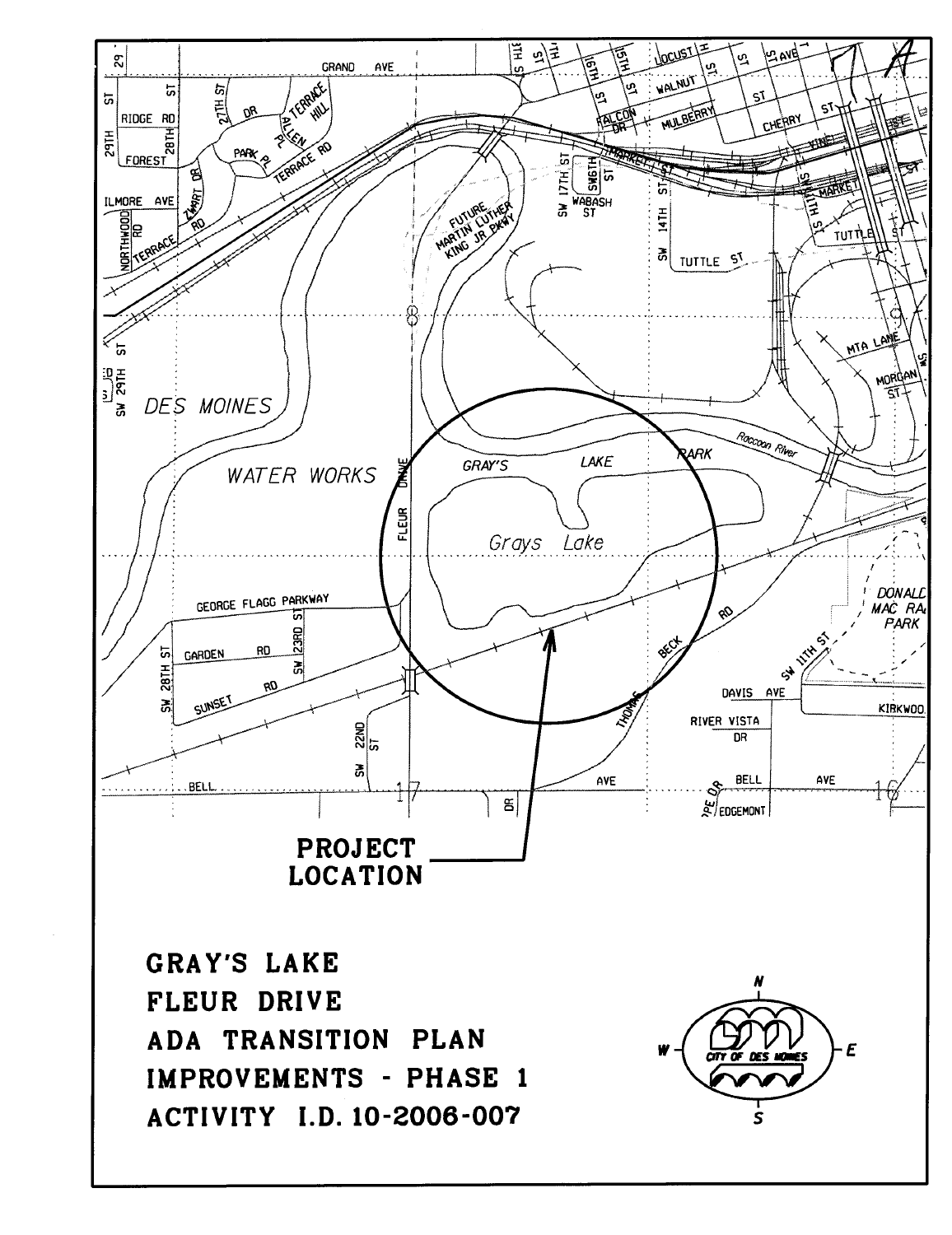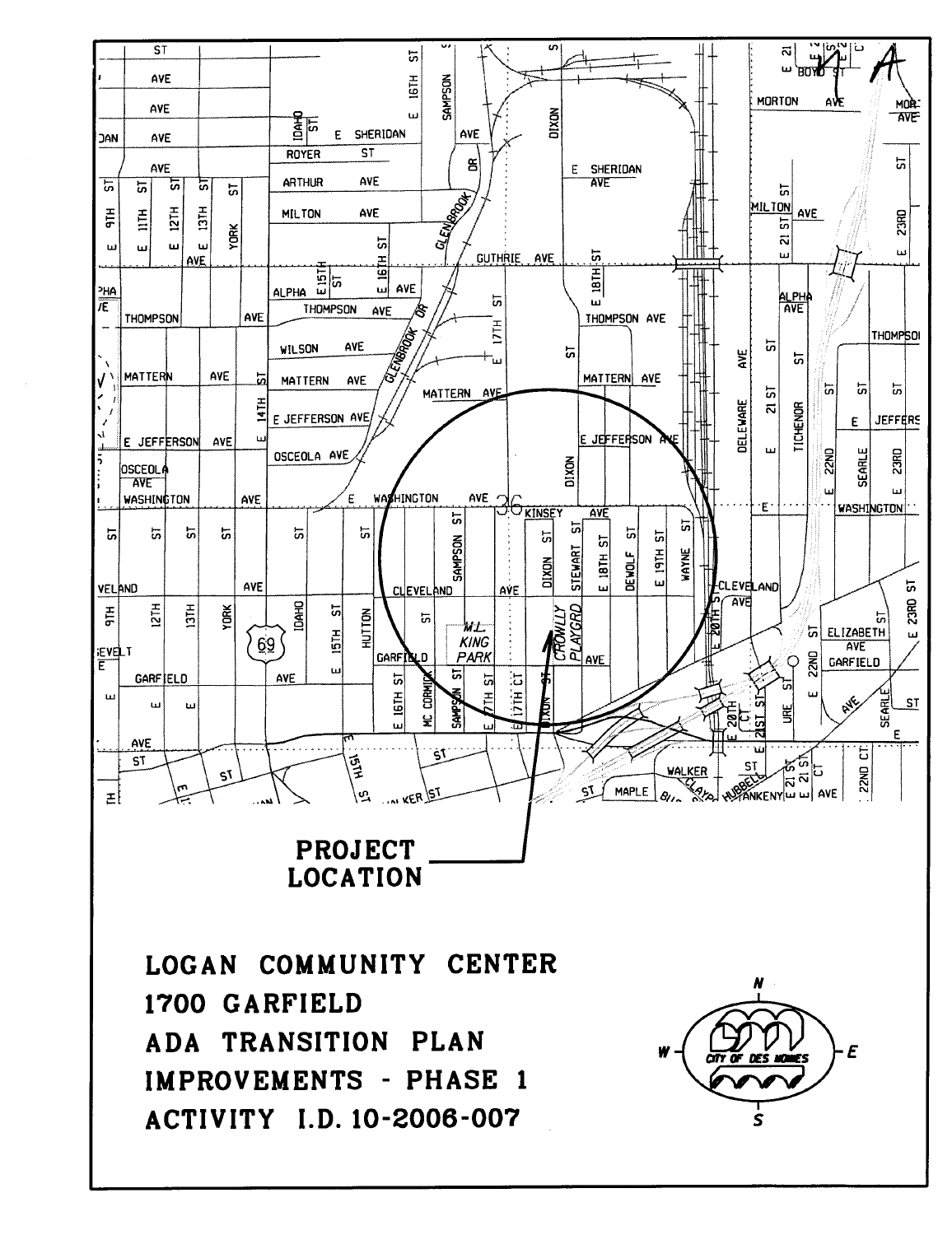